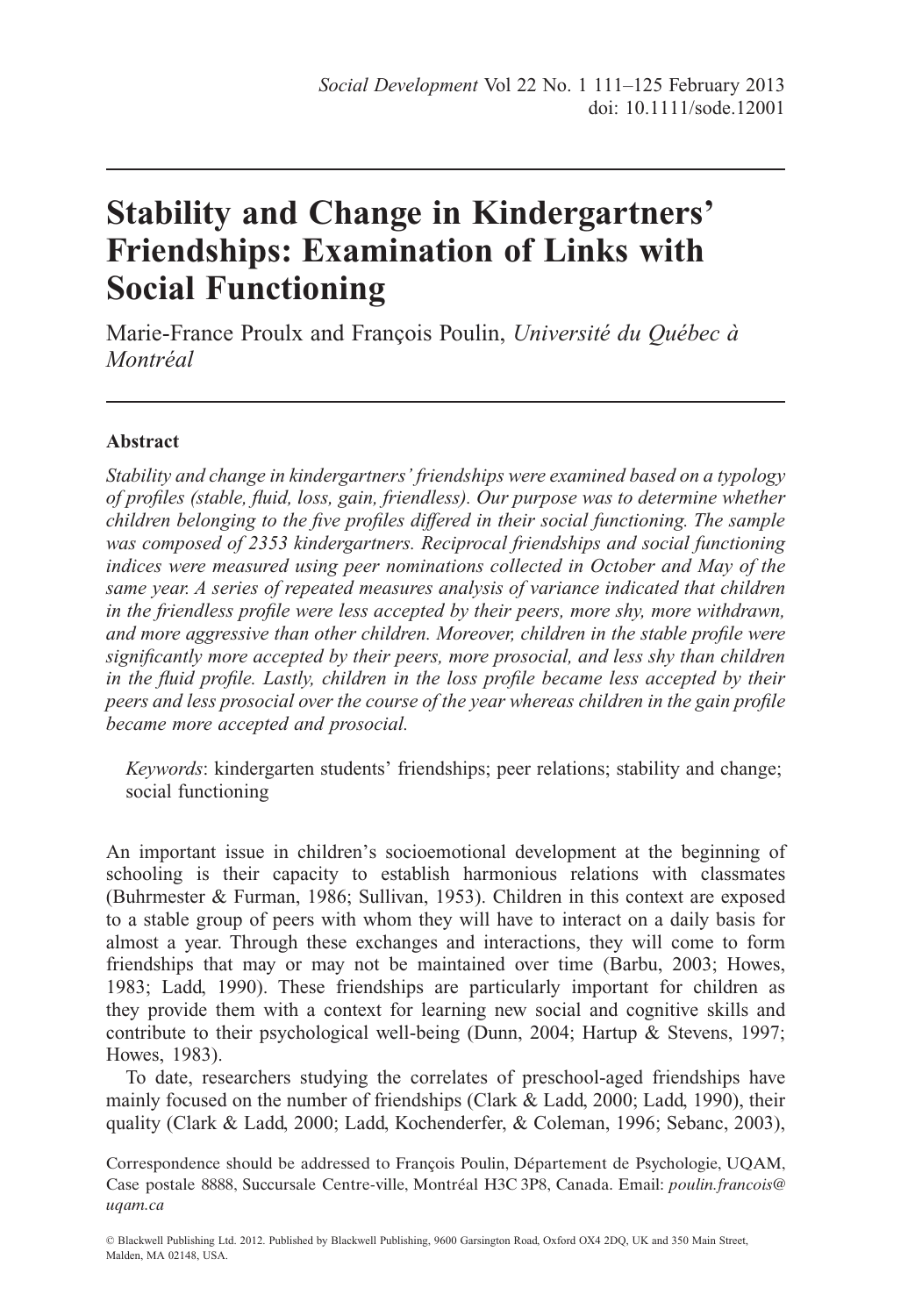and the characteristics of friends (Snyder et al., 2005). However, the temporal dimension of friendships has not been taken into consideration in these studies. In fact, when friendships are examined along a temporal continuum, their changing nature emerges: friendships are formed, some continue, and others end. This change in friendships is undoubtedly not random, and some children appear to experience it more than others. According to Poulin and Chan (2010), these individual differences in friendship stability are associated with children's behavioral and social characteristics. In line with studies conducted among older children (Bowker et al., 2010; Parker & Seal, 1996; Wojslawowicz, Rubin, Burgess, Booth-LaForce, & Rose-Krasnor, 2006), the present study examined this idea in relation to kindergartners.

#### **Friendship Stability**

A friendship is defined primarily by the presence of reciprocity, that is, the fact that two children acknowledge its existence (Rubin, Bukowski, & Parker, 2006). Compared with non-reciprocal friendships, reciprocal friendships are characterized by a higher quality relationship and a greater frequency of positive interactions (Newcomb  $\&$ Bagwell, 1995; Vaughn, Colvin, Azria, Caya, & Krzysik, 2001). Studies have shown that although kindergarten children can maintain some reciprocal friendships, they are recognized mainly for the unstable nature of their friendships (Dunn, 2004; Gershman & Hayes, 1983; Howes, 1983; Ladd, 1990; Ladd & Price, 1987; Lafreniere & Charlesworth, 1983). These studies reveal a great variability in the proportions of stable friendships, new friendships, and lost friendships. However, such indices of stability and change have never been correlated.

Wojslawowicz et al. (2006) suggested differentiating between two aspects of change in friendships. The first aspect involves the *presence/absence* of friendships. Thus, a child can have one friend (or more) at a given time and then no longer have any at another time.The second aspect of change relates to the *identity* of friends. Some children exhibit friendship stability in that they have one friend (or more) at any given time, but the identity of these friends changes; lost friendships are replaced by new ones.

A typology of profiles based on friendship stability that takes these two aspects of change into account was put forward (Parker & Seal, 1996; Wojslawowicz et al., 2006). Five profiles of stability were identified: (1) the *stable* profile, where children maintain friendships with the same peers; (2) the *fluid* profile, which includes children who lose friends but replace them with new ones; (3) the *loss* profile in which children lose friends without forming new friendships; (4) the *gain* profile, which includes children who have no friends at first but subsequently form friendships and (5) the *friendless* profile, which refers to the chronic absence of friendship.

These profiles help us to better understand the complexity of temporal stability in friendships and to examine the presence of individual differences. Studies on this issue have revealed that children in different profiles differ in their social functioning. A study by Parker and Seal (1996) showed that friendless children are more anxious and less accepted by their peers than children in the other profiles. Among those who have friends, children in the *loss* profile are more anxious and more withdrawn than other children. Another study conducted by Wojslawowicz et al. (2006) revealed that children in the *loss* and *friendless* profiles are more victimized and less prosocial than children in the *stable*, *fluid*, and *gain* profiles. Finally, one study reported that children in the *gain* profile are perceived to be less prosocial and more victimized than children in the *fluid* profile (Bowker et al., 2010).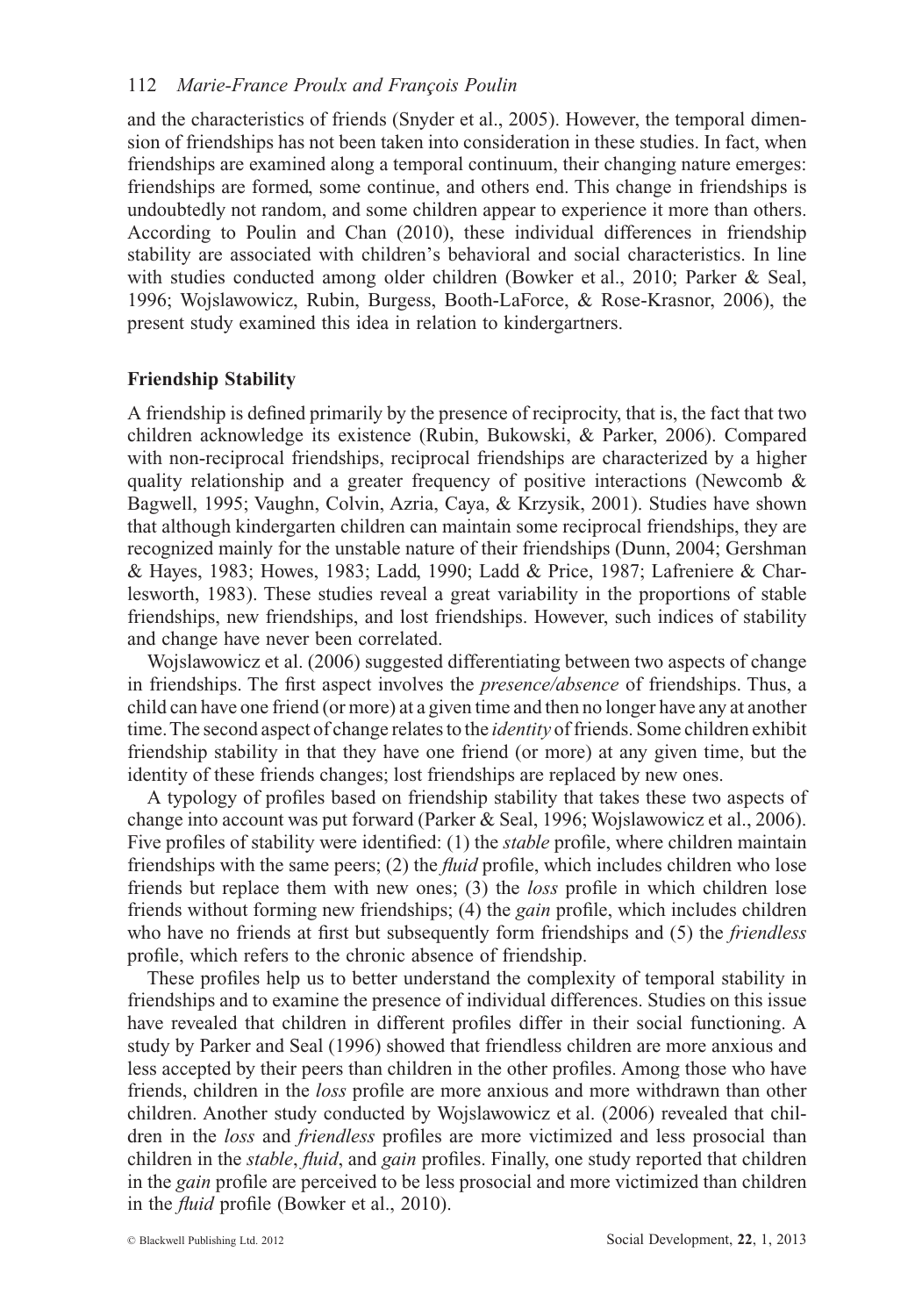On the whole, the findings of these studies illustrate the importance of considering the dimension of change in friendships and further validate the typology of friendship stability profiles. These studies have been conducted among school-aged children whereas the content, nature and function of friendships are bound to change over the course of development (Dunn, 2004; Hartup, 1996; Newcomb & Bagwell, 1995; Sullivan, 1953). Thus, the results obtained with school-aged children cannot be automatically generalized to the kindergarten period.

#### **The Present Study**

This study examined the stability of friendships in kindergarten based on the typology of profiles developed by Wojslawowicz et al. (2006). Reciprocal friendships were identified at the beginning of the school year (October) and again at the end of the same school year (May). The purpose was to test whether children in different stability profiles (*stable*, *fluid*, *loss*, *gain*, *friendless*) also differed in terms of social functioning. In this study, peer acceptance and prosociality were considered to be indices of good social functioning whereas withdrawal, shyness, aggression, and victimization were used as indices of problematic functioning.

Four hypotheses were tested. The first two hypotheses were based on studies suggesting that in kindergarten, the presence of friends facilitates integration into the peer group (Ladd, 1990; Ladd, Birch, & Buhs, 1999; Sebanc, 2003) and protects them from victimization (Lamarche et al., 2006) whereas the absence of friends is associated with peer rejection (Ladd & Burgess, 1999; Ladd & Troop-Gordon, 2003) and a lower level of prosocial behaviors (Farver & Branstetter, 1994; Sebanc, 2003). Thus, we first hypothesized that chronically friendless children would show lower social functioning (i.e., be less accepted by their peers, less prosocial, more withdrawn, more shy, more aggressive, and more victimized) than children in the other four profiles. We also hypothesized that children who maintained friendship bonds at the beginning and end of the school year (*stable* and *fluid* profiles) would show better social functioning than children who were friendless at the beginning or end of the school year (*gain* and *loss* profiles).

Beyond the simple presence or absence of friends, maintaining a friendship is also associated with social functioning in kindergarten. Previous studies have suggested that children who form and maintain friendships appear to be more prosocial than those who do not maintain friendships (Howes, 1983; Ladd & Price, 1987; Lindsey, 2002) whereas great instability in friendships is associated with aggressive behavior (Barbu, 2003; Howes, 1983). Moreover, the duration of a friendship is closely linked to its quality (Berndt & Hoyle, 1985; Gershman & Hayes, 1983; Ladd et al., 1996). High-quality friendships among young children provide them with more validation, support, intimacy, and a feeling of security (Ladd et al.), which could prove to be an invaluable resource at the beginning of schooling. This therefore suggests that a relationship maintained with the same friend could provide better support than a friendship that has been replaced by another over the course of the year and could even result in better social functioning during this demanding period of adjustment. Thus, our third hypothesis was that children who maintained their friendships (*stable* profile) would achieve better social functioning than children whose friends changed over the course of the year (*fluid* profile).

Some children who form friendships at the beginning of the school year will then lose and not replace them. These children may then encounter difficulties in terms of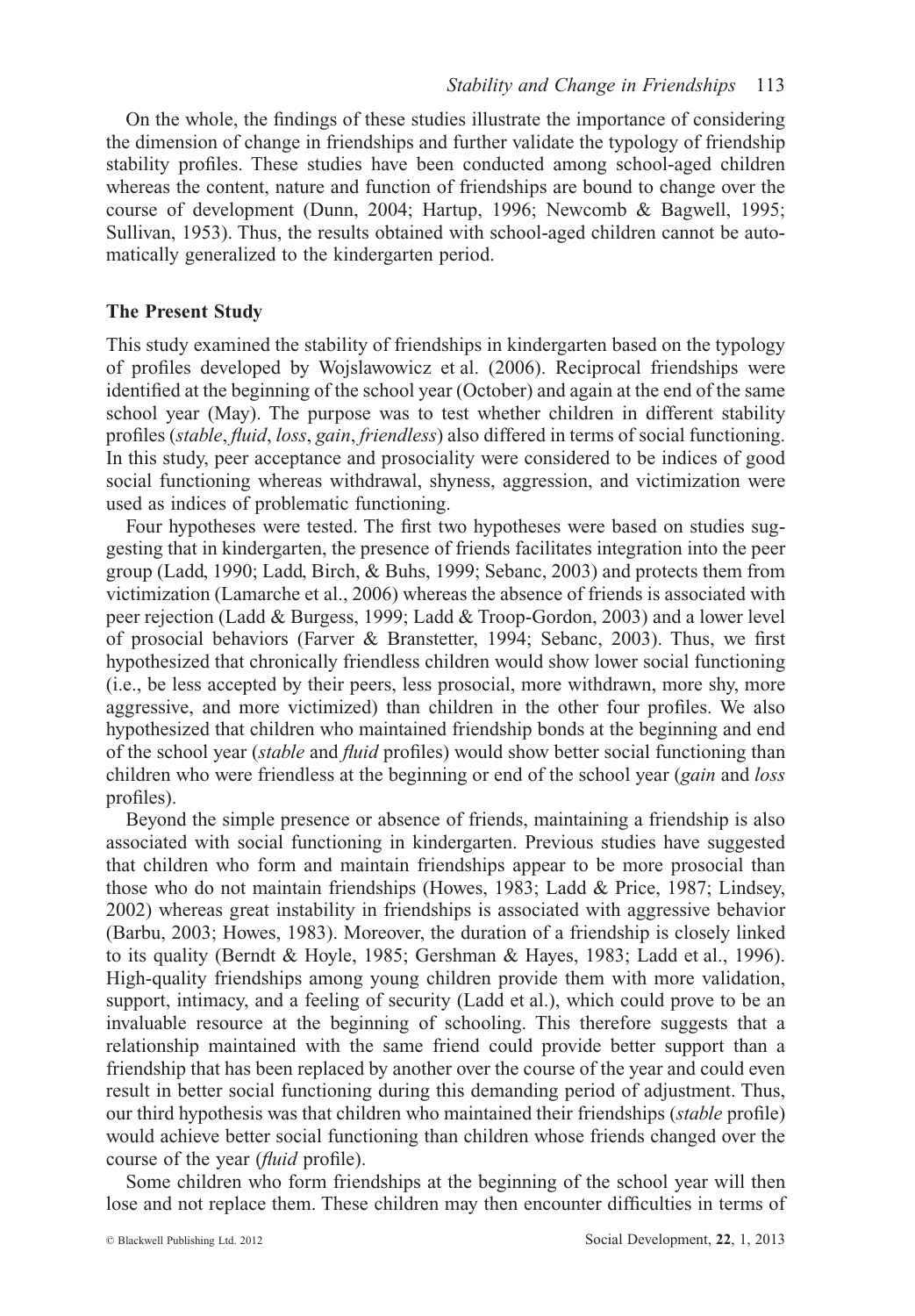social functioning (Ladd, 1990; Ladd & Burgess, 2001; Ladd & Price, 1987). Other children who are friendless at the beginning of the year, making them vulnerable to social and emotional difficulties (Ladd & Troop-Gordon, 2003; Lamarche et al., 2006; Sebanc, 2003), will later form friendships. This may help them to improve their social competence and increase peer acceptance (Ladd; Vaughn et al., 2001). Thus, our fourth hypothesis was that the social functioning of children who were friendless at the beginning of the year but who subsequently formed friendships (*gain* profile) would improve over the school year; in contrast, the social functioning of children who had friends at the beginning of the year but lost and did not replace them (*loss* profile) would deteriorate.

Boys and girls do not differ in their ability to form and maintain friendships in kindergarten (Barbu, 2003; Howes, 1983; Ladd, 1990). However, girls have more reciprocal friends, have a more stable number of friends, and are more likely to have a best friend than boys (Ladd et al., 1996; Sebanc, Kearns, Hernandez, & Galvin, 2007; Vaughn et al., 2001). Also, boys experience more conflict and more relational aggression in their friendships (Ladd et al.; Sebanc, 2003). Consequently, children's gender was taken into account in the analyses.

## **Method**

#### *Participants*

The sample was composed of 2353 kindergartners (48.5 percent girls) from 209 classrooms in 43 schools in various areas of a large suburb. These participants were recruited from three cohorts from 2002 to 2005. Parental consent was obtained for each of the children. The participating families represented a broad spectrum of socioeconomic levels.

This sample was obtained from a larger sample of 3828 children who had participated in a sociometric assessment. Some participants were withdrawn for the four reasons described later. Mean comparison tests were performed to check whether the children withdrawn differed from the rest of the sample on the variables examined in this study. First, we decided to retain only the classrooms in which the rate of participation in the sociometric assessment was higher than 75 percent. This criterion was set to ensure that the nomination procedure was valid and to minimize the risks that the best friends of students in the classroom had not participated in the assessment. Children in the 33 classrooms with a lower than 75 percent participation rate ( $N = 337$ ) were eliminated. No difference was observed between the latter and children from classrooms with a higher than 75 percent participation rate. Second, 175 participants were withdrawn because their photos were not included in the answer booklet. This situation was generally due to the child's absence when the photos were taken. Because there was no photo for these children, it was impossible to obtain information regarding their best friends and behaviors. It was therefore impossible to conduct any comparison analysis. Third, 320 participants were withdrawn because they were absent at one of the two data collection time points, making it impossible to examine the stability of their friendships. The comparison analysis showed that children who were absent at the fall assessment had a lower social preference score at T1 [t(3314) =  $-3.36$ ,  $p < .001$ ] and at T2 [t(3314) = -2.82,  $p < .01$ ], were more shy at T1 [t(3314) = 4.95,  $p < .001$ ] and at T2 [t(3314) = 2.92,  $p < .01$ ], and were less prosocial at T1 [t(3314) =  $-2.60, p < .01$ ] and at T2 [t(3314) =  $-3.30, p < .001$ ] than children who were present at both measurement times. Moreover, children who were absent in the winter had a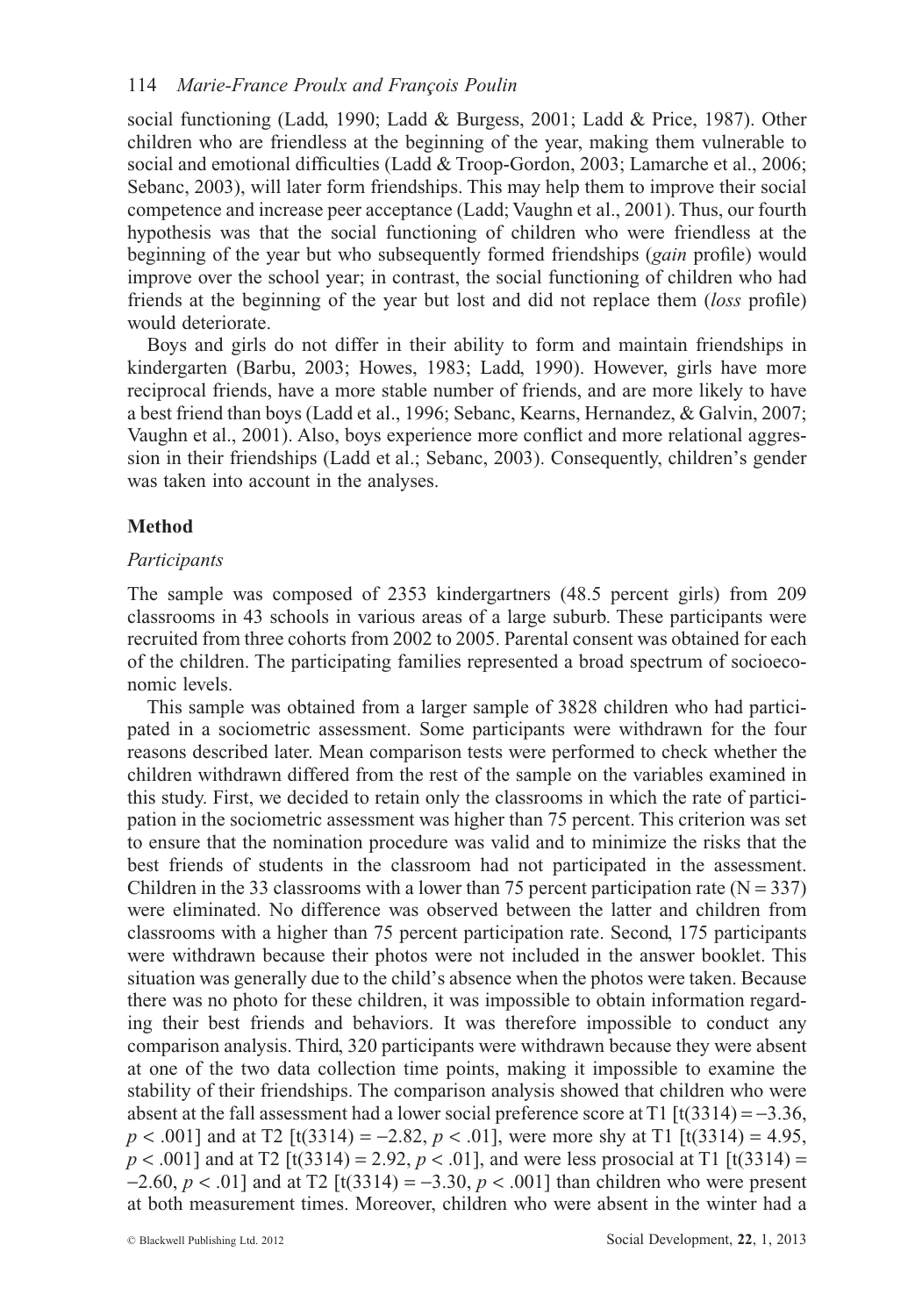lower social preference score at T1  $[t(3314) = -3.07, p < .01]$  and were less prosocial at T2 [t(3314) =  $-3.49$ ,  $p < .001$ ]. Fourth, 643 participants were withdrawn because at least one of the friends nominated was absent at one of the measurement times, thus making it impossible to test the reciprocity and stability of the friendship bond. The comparison analysis revealed that children with at least one friend (as identified at T2) who was absent at T1 were less shy at T1  $[t(2294) = 2.21, p < .05]$  than children whose friends were not absent at T1. No significant difference was noted in the spring between children with at least one friend (as identified at T1) who was absent at T2 and children none of whose friends were absent at T2.

## *Procedure*

A procedure based on peer nominations was used to identify reciprocal friendships and to assess children's social functioning indices. This measure was administered to the children as a group in the classrooms, but each child answered it individually. In the first step, all children in the classroom whose parents had consented to their participation were photographed. These photos were then grouped together on the same sheet to create the answer booklet for the children. Each page of this answer booklet corresponded to a statement (see description further on). For each statement, the children indicated their choice by circling the corresponding photos of their classmates. This measure was administered by two trained research assistants. The research assistants distributed a booklet to each of the participating children in the classroom. Instructions were given and precautions were taken to ensure that answers remained confidential (e.g., keeping children away from each other, putting up partitions). A first practice question was to 'circle your own face on the first page' in order to make sure that the children understood the procedure. Once the interview was finished, the research assistants checked to see if the children had appropriately answered each of the questions and handed out a reward (i.e., stickers) to thank them for their participation. It took an average of 30 min to administer the test. This procedure was used at the beginning of the school year (October) and end of the school year (May).

## *Measures*

*Friendships.* The children were asked to circle 'the face of the children who are your three best friends'. The existence of a friendship bond was determined by applying the reciprocity criterion as recommended by several researchers (Berndt & Hoyle, 1985; Hardy, Bukowski, & Sippola, 2002; Rubin et al., 2006; Vaughn et al., 2001). When a child circled the face of a friend who did not identify him or her as a friend, the relationship was considered to be not reciprocated and was not retained for this study. The number of reciprocated friendships at each measurement time ranged from 0 to 3.

*Friendship Stability Profiles.* The identification of friendship stability profiles was based on studies conducted by Wojslawowicz et al. (2006). Five stability profiles were identified. In the *stable* profile, children had at least one friendship that was maintained throughout the fall and spring with the same peer, even when their other friendships were not maintained or they formed new friendships. In the *fluid* profile, children did not maintain any stable friendship with the same child over time but replaced lost friendships by forming new friendships with different peers. Children in the *loss*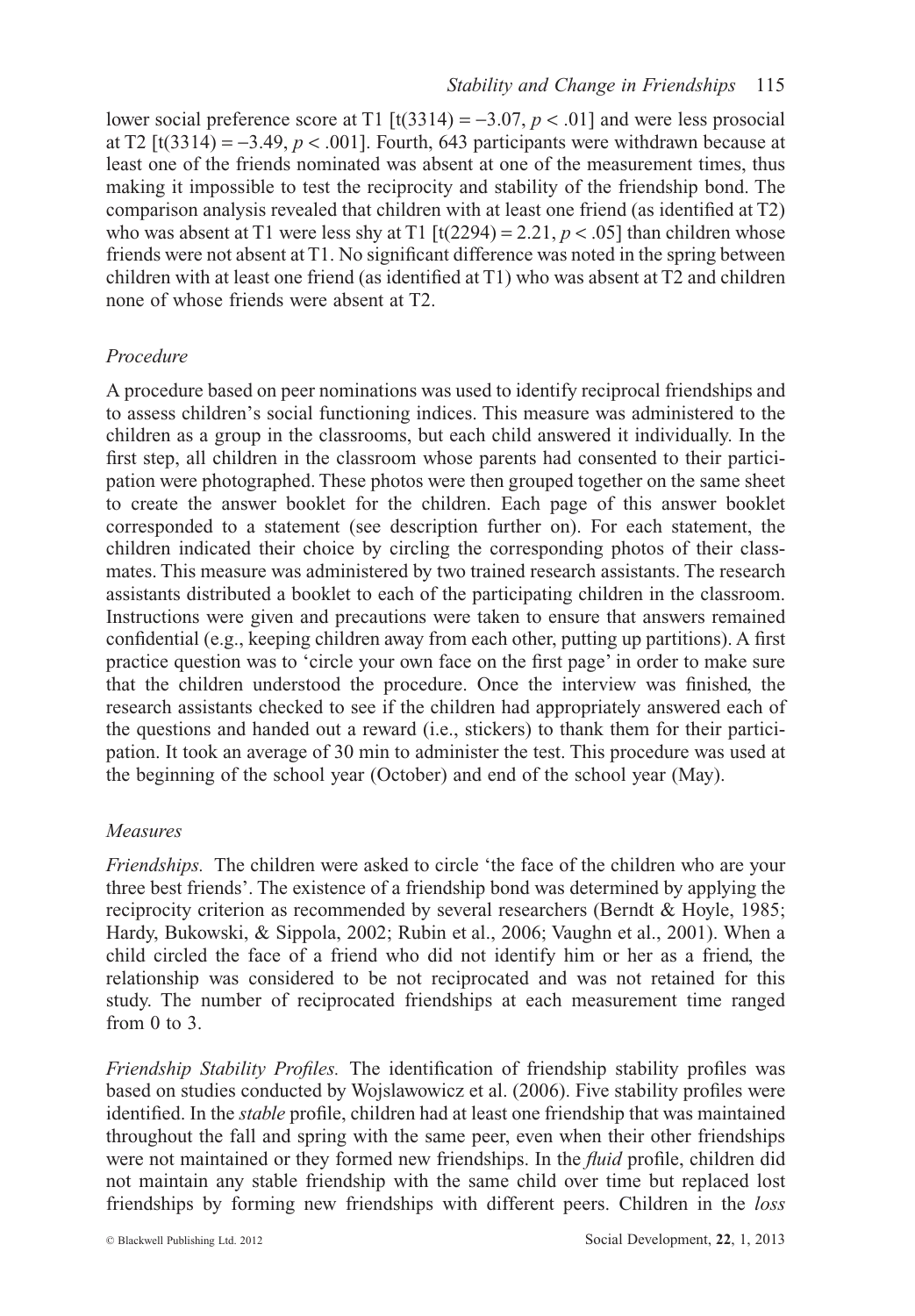profile had at least one friendship in the fall but no longer had it in spring. Children in the *gain* profile did not have any friends in the fall but had some in spring. Lastly, children in the *friendless* profile had no friends in the fall or spring.

*Child's Social Functioning.* Social functioning indices were measured using the same peer nomination procedure. The temporal stability, construct validity, and concomitant validity of this procedure have been demonstrated for kindergarten students (Vitaro, Tremblay, Gagnon, Piché, & Royer, 1988). Fourteen (14) statements were used to measure social functioning indices. The nominations received for each child on each of the statements were recorded and standardized by classroom. *Social preference* was measured using two statements. The first statement referred to peer group acceptance, 'Circle the face of three children you most like to play with', and the second referred to rejection, 'Circle the face of three children you don't like to play with'. The social preference score was calculated according to the procedure devised by Coie, Dodge, and Coppotelli (1982) by subtracting the rejection score from the acceptance score. For the other items, children were asked to indicate two choices. *Prosociality* was assessed using two statements: 'organize the games that are the most fun' and 'help other children most'. A mean score was calculated based on these two statements ( $r = .53$  at T1 and  $r = .65$  at T2). *Aggression* was assessed using six statements: 'fight the most', 'hit and push other children the most', 'say bad things to other children', 'tell their friends not to play with other children', 'tell their friends secrets or bad things about other children', and 'get angry when they don't get their way'. A mean score was calculated based on these six statements; the internal consistency was found to be very good ( $\alpha$  = .84 at T1 and  $\alpha$  = .86 at T2). *Victimization* was assessed using two statements: 'get pushed around or hit by others', and 'get called names by other children'. A mean score was calculated based on these two statements; the internal consistency was found to be moderate  $(r = .53$  at T1 and *r* = .50 at T2). *Shyness* was assessed by the statement 'are shyest' and *withdrawal* was assessed by the statement 'like to play all by themselves'. Statements relating to shyness and withdrawal were analyzed separately as the correlation between the two was very weak.

# *Plan of Analysis*

To determine whether children in different stability profiles differed in their social functioning over the course of the school year, a 5 (profiles)  $\times$  2 (times)  $\times$  (gender) repeated measures multivariate analysis of variance (MANOVA) was performed, simultaneously including all social functioning indices (social preference, prosociality, aggression, victimization, shyness, and withdrawal). Then, a series of repeated measures ANOVAS with *a priori* contrast analyses were conducted on each of the social functioning indices in order to test the four study hypotheses. These contrast analyses involved comparing the following stability profiles: (1) *with friends* (*stable*, *fluid*, *loss*, and *gain*) vs. *friendless*; (2) *stable* and *fluid* vs. *loss* and *gain*; (3) *stable* vs. *fluid*; and (4) *loss* vs. *gain*.

The main effects, the interaction effects of the MANOVA and the simple effects of ANOVAS with *a priori* contrasts were reported. When profiles  $\times$  times interactions were noted, ANOVAS were performed on the change score (score obtained at T2—score obtained at T1) with *a priori* contrasts for the social functioning variables involved.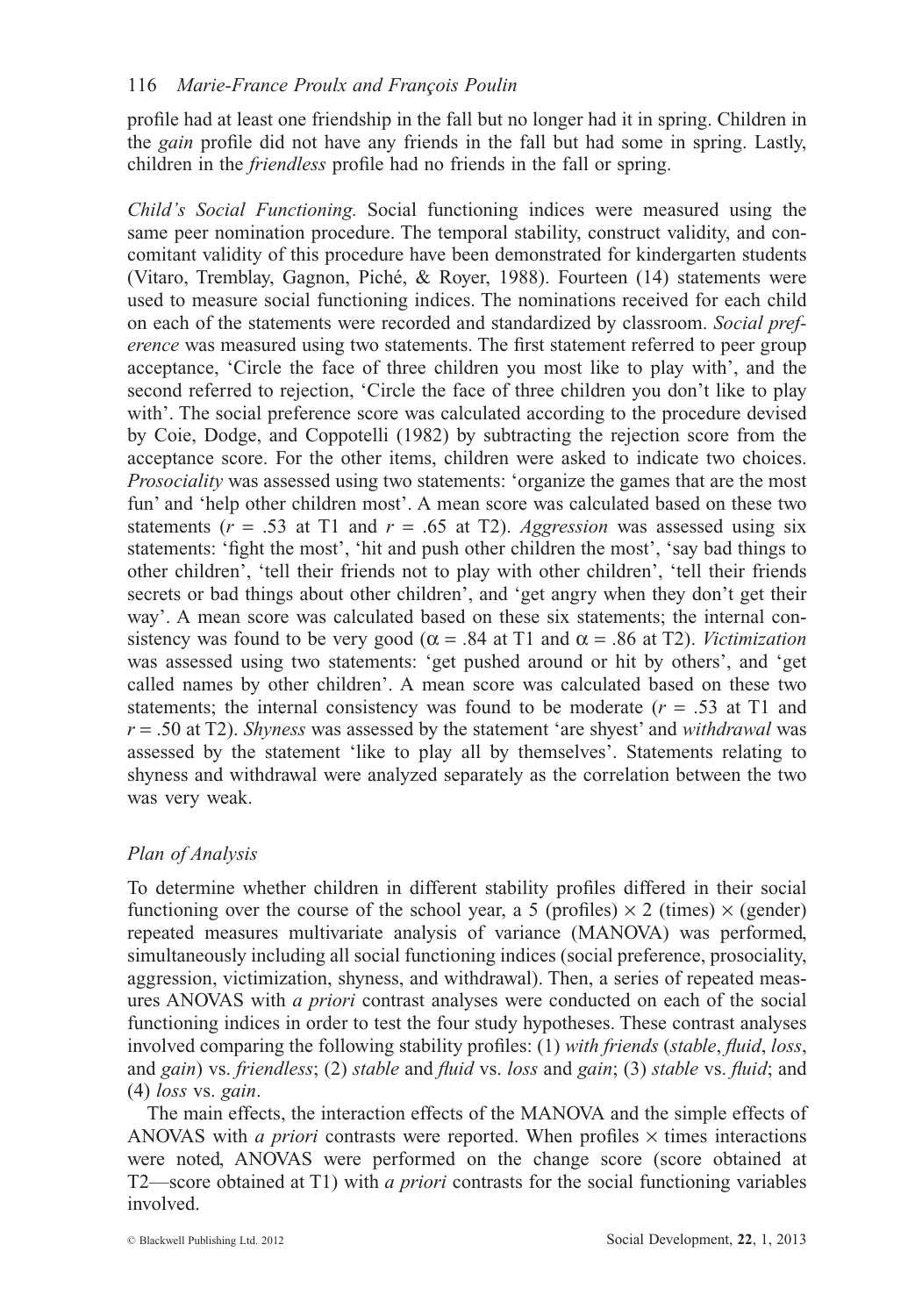## **Results**

Preliminary analyses of the total number of friendships formed over the school year (e.g., ANOVA performed only on the four *with friends* profiles) showed that children in the *fluid* profile formed a greater number of friendships over the year than children in the *stable* profile  $[M = 3.02$  and 2.77;  $F(3, 2070) = 362.19$ ,  $p < .001$ ,  $n^2 = .34$ . In contrast, no significant differences in terms of total number of friends were observed between the *loss* and *gain* profiles. Given these results, we decided to include the total number of friends as a covariable in the analyses of the comparison of *stable*/*fluid* vs. *loss*/*gain* profiles (hypothesis 2) and the comparison of *stable* and *fluid* profiles (hypothesis 3). The number of friends for each profile is presented in Table 1.

Preliminary analyses were also conducted on the gender composition of the reciprocal friendships and revealed that, overall, 12.1 percent of the friendships were cross-gender. An ANOVA performed only on the four *with friends* profiles showed that there were fewer cross-gender friendships in the *stable* profile compared with the three other profiles [9.7 percent vs. 13.8 percent;  $F(3, 2070) = 6.325$ ,  $p < .001$ ]. This effect applied equally to girls and boys.

## *Prevalence of Stability Profiles*

The number of children in each stability profile, by gender, is presented in Table 2. A chi-square analysis revealed that there were more children in the *stable* profile compared with the other profiles,  $\gamma$ 2(4) = 634.87, *p* < .001. However, there was no gender difference in the number of children in each profile  $[\chi(2(1) = 5.10, \text{ not significant}].$ 

|                               | <b>Stable</b><br>$(N = 940)$ |                   | Fluid<br>$(N = 471)$ |                   | Loss<br>$(N = 300)$ |                   | Gain<br>$(N = 362)$  |                    | <b>Friendless</b><br>$(N = 280)$ |                      |
|-------------------------------|------------------------------|-------------------|----------------------|-------------------|---------------------|-------------------|----------------------|--------------------|----------------------------------|----------------------|
|                               | M                            | SD                | M                    | SD                | M                   | SD                | M                    | <i>SD</i>          | M                                | SD                   |
| T1<br>T <sub>2</sub><br>Total | 1.98<br>2.10<br>2.77         | .76<br>.77<br>.99 | 1.46<br>1.56<br>3.02 | .63<br>.71<br>.96 | 1.44<br>.00<br>1.44 | .64<br>.00<br>.64 | .00.<br>1.52<br>1.52 | .00.<br>.69<br>.69 | .00.<br>.00<br>.00               | .00.<br>.00.<br>.00. |

**Table 1. Means (and Standard Deviations) of Number of Friends at Each Measurement Time and Total for Each Stability Profile**

**Table 2. Number and Proportion of Girls and Boys for Each Stability Profile**

|                      | Stable                   | Fluid                  | Loss                   | Gain                    | Friendless             |
|----------------------|--------------------------|------------------------|------------------------|-------------------------|------------------------|
|                      | N(%)                     | N(%                    | N(%                    | N(%                     | N(%                    |
| Girls                | 474 (41.5)               | 239(20.9)              | 137(12.0)              | 165(14.4)               | 127(11.1)              |
| <b>Boys</b><br>Total | 466 (38.5)<br>940 (39.9) | 235(19.4)<br>474(20.1) | 160(13.2)<br>297(12.6) | 198 (16.4)<br>363(15.4) | 152(12.6)<br>279(11.0) |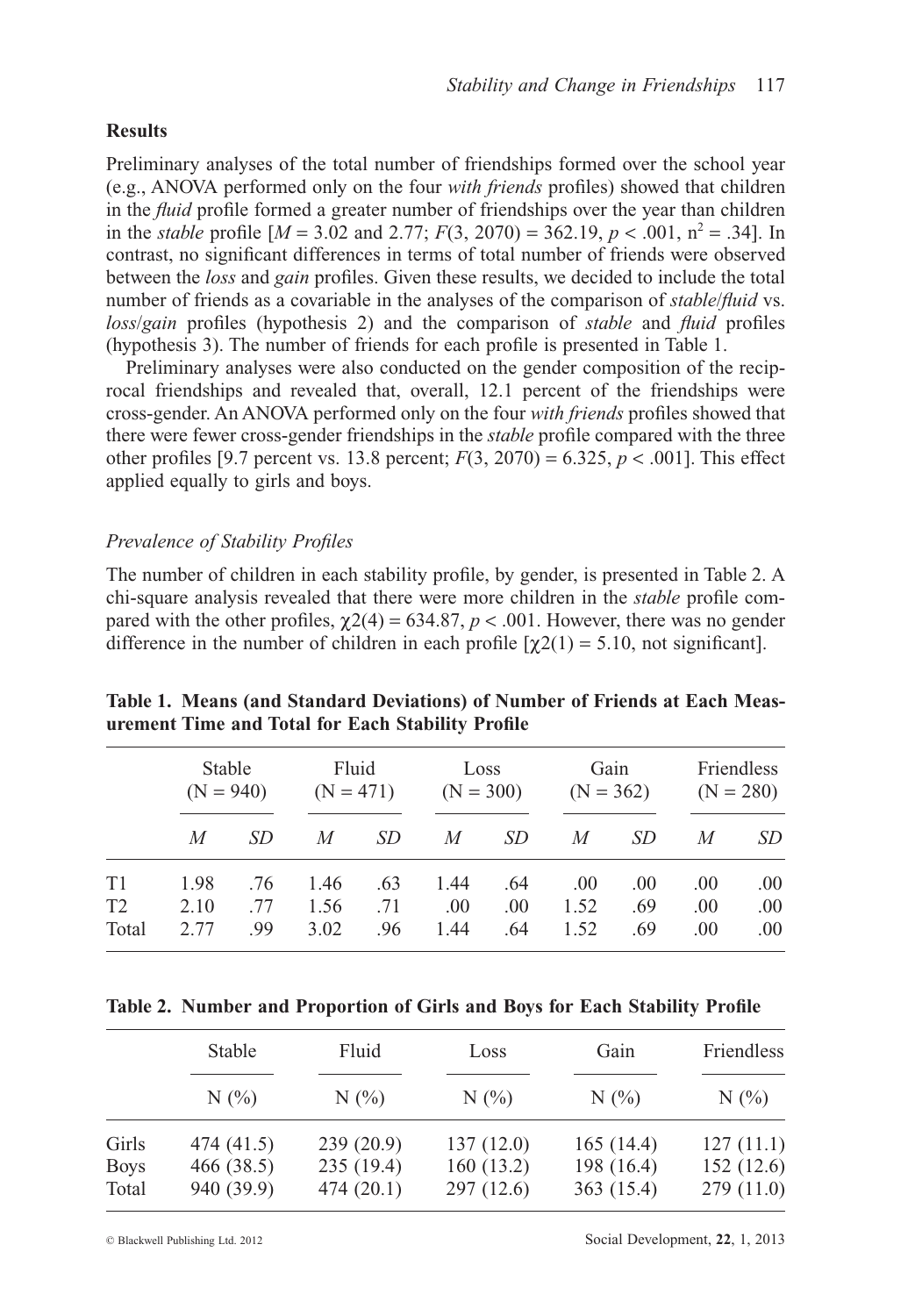## *Stability Profiles and Social Functioning*

The repeated measures MANOVA revealed a significant effect for the profiles factor  $[F(4, 2343) = 88.92, p < .001, n^2 = .13]$ . Significant univariate effects were observed for social preference  $[F(4, 2343) = 214.65, n^2 = .27]$ , prosociality  $[F(4, 2343) = 188.09,$  $n^2 = .24$ ], withdrawal  $[F(4, 2343) = 8.98$ ,  $n^2 = .02$ ], shyness  $[F(4, 2342) = 19.62$ ,  $n^2 =$ .03], and aggression  $[F(4, 2343) = 17.52, n^2 = .03]$  (all *p* value < .001) but not for victimization  $[F(4, 2343) = 2.17, p = .07]$ . Means and standard deviations of social functioning indices at T1 and T2 for each stability profile are presented in Table 3.

A profiles  $\times$  gender interaction was also observed in the repeated measures MANOVA  $[F(5, 2343) = 5.26, p < .01, n^2 = .01]$ . Univariate effects revealed that the profiles  $\times$  gender interaction effect was found only for victimization  $[F(4, 2343) =$ 3.34,  $p < 0.01$ ,  $n^2 = 0.01$ . An ANOVA was conducted separately for boys and girls and significant effects were observed only for boys. These findings will be explained in detail later on.

The repeated measures MANOVA also revealed a significant profile  $\times$  time interaction effect  $[F(4, 2343) = 10.31, p < .001, n^2 = .02]$ . The ANOVAs series performed on each social functioning index showed significant profile  $\times$  time univariate effects for social preference  $[F(4, 2343) = 14.18, p < .001, n^2 = .02]$ , prosociality  $[F(4, 2343) =$ 10.28,  $p < .001$ ,  $n^2 = .02$ ], withdrawal  $[F(4, 2343) = 3.04, p < .05, n^2 = .01]$ , shyness  $[F(4, 2343) = 2.71, p < .05, n^2 = .0051$ , and victimization  $[F(4, 2343) = 4.13, p < .01$ ,  $n^2 = .01$ ] whereas the interaction effect was not significant for aggression [ $F(4, 2343)$ ]  $= 1.21, p = .311.$ 

For ease of understanding, results of the analyses are reported by hypothesis (i.e., by contrast). Results of the contrasts are shown in Table 3. Means and standard deviations of the change score of different profiles for each social functioning variable are presented in Table 4.

*Hypothesis 1 (Stable, Fluid, Loss and Gain vs. Friendless).* Results of this first contrast revealed that children in the *with friends* profiles (*stable*, *fluid*, *loss*, and *gain*) were more accepted by their peers, more prosocial, less socially withdrawn, less shy, and less aggressive than children in the *friendless* profile. A profiles  $\times$  times effect for the social withdrawal variable and the victimization variable revealed that *friendless* children become more withdrawn and less victimized over the school year whereas children in the *with friends* profiles were neither highly withdrawn nor highly victimized. Also, a profiles  $\times$  gender effect revealed that *friendless* boys ( $M = .14$ ,  $SD = .05$ ) were more victimized compared with boys in the *with friends* profiles  $(M = -0.02, SD = 0.02)$ .

*Hypothesis 2 (Stable and Fluid vs. Loss and Gain).* Results of this second contrast showed that children in the *stable* and *fluid* profiles were more accepted by their peers, more prosocial, less shy, and less withdrawn than children in the *loss* and *gain* profiles. No differences were observed for aggression but a significant profiles  $\times$  gender interaction effect was found for victimization. Boys who had friends all year long (*stable* and *fluid* profiles) ( $M = -0.06$ ,  $SD = 0.02$ ) were less victimized that those who had no friends at one point during the school year (*loss* and *gain* profiles)  $(M = .06, SD = .03)$ .

*Hypothesis 3 (Stable vs. Fluid).* Results of this third contrast showed that children in the *stable* profile were more accepted by their peers, more prosocial and less shy than children in the *fluid* profile. A profiles  $\times$  times effect for the withdrawal variable was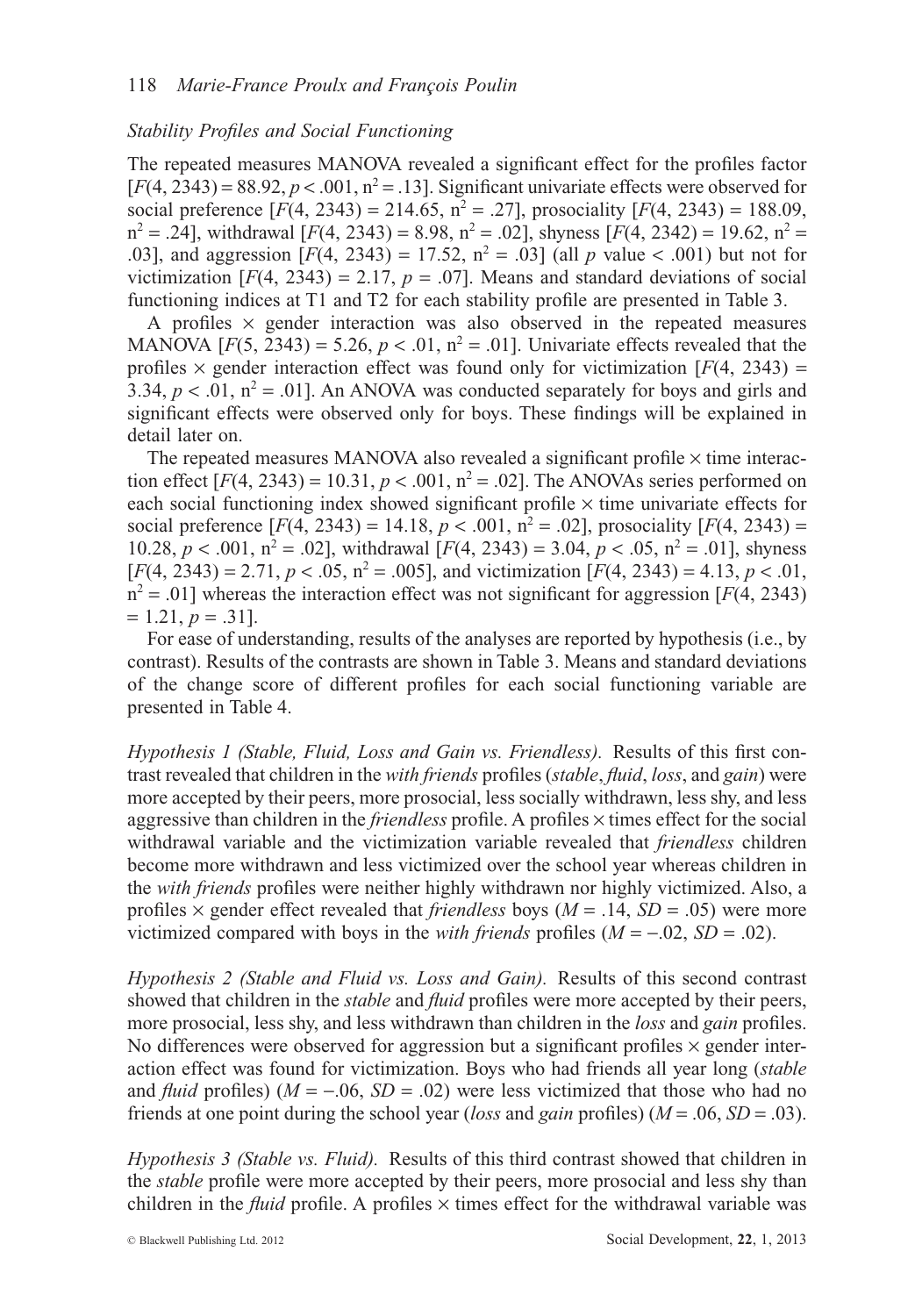|                                                                                                                                                                                                                                                      |                            | Stable                     |                                                                                                                     | Fluid                                                                                                                            |                                                                                                 | Loss                                                                                |                                                                                  | Gain                                                                                                                    | Friendless                                                                                                                                    |                                                                                      |          |
|------------------------------------------------------------------------------------------------------------------------------------------------------------------------------------------------------------------------------------------------------|----------------------------|----------------------------|---------------------------------------------------------------------------------------------------------------------|----------------------------------------------------------------------------------------------------------------------------------|-------------------------------------------------------------------------------------------------|-------------------------------------------------------------------------------------|----------------------------------------------------------------------------------|-------------------------------------------------------------------------------------------------------------------------|-----------------------------------------------------------------------------------------------------------------------------------------------|--------------------------------------------------------------------------------------|----------|
|                                                                                                                                                                                                                                                      |                            |                            |                                                                                                                     | $\mathbb{Z}$                                                                                                                     |                                                                                                 | 2                                                                                   |                                                                                  |                                                                                                                         |                                                                                                                                               | $\mathbb{Z}$                                                                         |          |
| Social preference                                                                                                                                                                                                                                    | .68(1.38)                  | (1.36)                     | .33(1.39)                                                                                                           | .32(1.42)                                                                                                                        | $-31(1.39)$<br>$-18(0.69)$<br>$-18(0.9)$<br>$0.5(94)$<br>$0.05(94)$<br>$0.05(75)$<br>$0.05(22)$ | $-78(1.38)$<br>$-44(.55)$<br>$-66(.93)$<br>$-10(.93)$<br>$-13(.82)$<br>$-0.06(.76)$ | $-.60(1.44)$                                                                     | $-28$ (1.46)<br>$-14$ (70)<br>$02$ (98)<br>$-14$ (70)<br>$05$ (98)<br>$-14$ (70)<br>$05$ (70)<br>$05$ (76)<br>$05$ (76) | $-1.39(1.46)$                                                                                                                                 | $-1.50(1.32)$                                                                        | $*abc$   |
| rosociality                                                                                                                                                                                                                                          |                            | (08)<br>39                 |                                                                                                                     |                                                                                                                                  |                                                                                                 |                                                                                     |                                                                                  |                                                                                                                         |                                                                                                                                               |                                                                                      | *abcd    |
| hyness                                                                                                                                                                                                                                               | $.32(.77)$<br>- $.17(.87)$ | (28)<br>$\equiv$           |                                                                                                                     |                                                                                                                                  |                                                                                                 |                                                                                     |                                                                                  |                                                                                                                         |                                                                                                                                               |                                                                                      | *abc     |
| Vithdrawal                                                                                                                                                                                                                                           | $-0.09(0.92)$              | $\widetilde{90}$<br>$-0.4$ |                                                                                                                     |                                                                                                                                  |                                                                                                 |                                                                                     |                                                                                  |                                                                                                                         |                                                                                                                                               |                                                                                      | $*ab$    |
| Aggression                                                                                                                                                                                                                                           | $-0.08(.59)$               | (52)                       | $\begin{array}{c} 06 \,(.72) \\ -04 \,(.92) \\ 00 \,(.93) \\ -07 \,(.63) \\ -07 \,(.63) \\ -03 \,(.76) \end{array}$ | $-0.08$<br>$-0.09$<br>$-0.09$<br>$-0.09$<br>$-0.09$<br>$-0.09$<br>$-0.09$<br>$-0.09$<br>$-0.09$<br>$-0.09$<br>$-0.09$<br>$-0.09$ |                                                                                                 |                                                                                     | $-23(.67)$<br>$-19(.97)$<br>$-11(.93)$<br>$-10(.76)$<br>$-08(.76)$<br>$-05(.82)$ |                                                                                                                         | $-53 \; (.54)$<br>$.24 \; (.98)$<br>$.12 \; (.101)$<br>$.22 \; (.81)$<br>$.16 \; (.86)$                                                       |                                                                                      | na<br>Ng |
| <i>l</i> ictimization                                                                                                                                                                                                                                | $-05(71)$                  | $\left($ .86               |                                                                                                                     |                                                                                                                                  |                                                                                                 |                                                                                     |                                                                                  |                                                                                                                         |                                                                                                                                               | $-60(.49)$<br>$-27 (1.02)$<br>$27 (1.01)$<br>$24 (1.01)$<br>$23 (.83)$<br>$04 (.88)$ | n.s.     |
| stable and fluid profiles vs. loss and gain profiles; c (hypothesis 3)—stable profile vs. fluid profile; d (hypothesis 4)—loss profile vs. gain profile.<br>Note: The letters a, b, c, and d indicate the<br>$* p < .001$ . n.s. is not significant. |                            |                            |                                                                                                                     |                                                                                                                                  |                                                                                                 |                                                                                     |                                                                                  |                                                                                                                         | he contrasts that proved to be significant; a (hypothesis 1)—stable, fluid, loss, and gain profiles vs. friendless profile; b (hypothesis 2)— |                                                                                      |          |

| ֖֧֧֧֧֧֧֧֧֚֚֚֚֚֚֚֚֚֚֚֚֚֚֚֚֚֚֚֚֚֚֚֚֚֚֚֬֡֡֝֝֬֜֓֝֬֜                                                                   |
|-------------------------------------------------------------------------------------------------------------------|
| $\ddot{\phantom{a}}$<br>i                                                                                         |
| l<br>l                                                                                                            |
| d                                                                                                                 |
| Ï<br>İ<br>ׇ֘֝֕֡                                                                                                   |
| İ                                                                                                                 |
| i<br>$\overline{\phantom{a}}$                                                                                     |
|                                                                                                                   |
| $\ddot{\phantom{a}}$<br>$\ddot{\phantom{a}}$<br>֖֖֖֧֧֧֧֧ׅ֖֧֚֚֚֚֚֚֚֚֚֚֚֚֚֚֚֚֚֚֚֚֚֚֚֚֚֚֚֡֝֝֓֕֝֓֝֓֝֬֜֝               |
| ١                                                                                                                 |
| ļ                                                                                                                 |
|                                                                                                                   |
| ֖ׅׅׅׅׅ֧֧֖ׅ֧ׅ֧ׅ֧ׅ֧֖ׅ֖֧֚֚֚֚֚֚֚֚֚֚֚֚֚֚֚֚֚֚֚֚֚֚֚֚֡֡֡֡֝֟֓֡֞֡֞֟֡֡֡֞֟֡֡֟֡֡֬֝֞֞֝֞֞֞֞֞֝֬֞֝֬֞֝֬֞֝֞֞֞֝<br>֧֧֧֖֖֚֚֚֚֚֚֚֚֚֚֝֝֝ |
| <br> <br>                                                                                                         |
|                                                                                                                   |
|                                                                                                                   |
| i                                                                                                                 |
| ֕                                                                                                                 |
| י<br>י                                                                                                            |
| Table                                                                                                             |

 $\Gamma$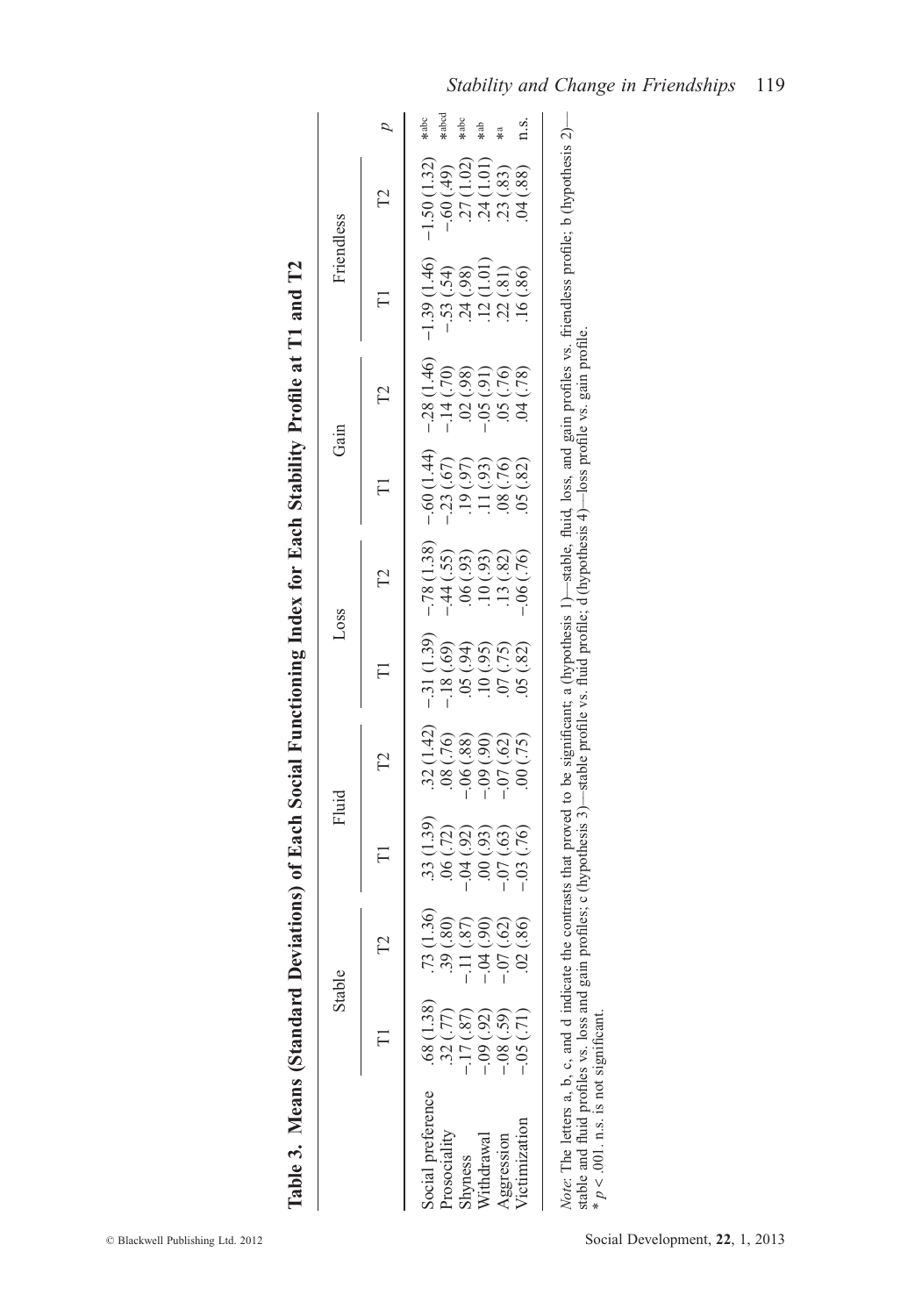| Stable               | Fluid                | Loss        | Gain                                  | Friendless                                                    |                       |
|----------------------|----------------------|-------------|---------------------------------------|---------------------------------------------------------------|-----------------------|
|                      |                      |             |                                       |                                                               | $***d$                |
| .07(.91)             | .01(0.89)            |             |                                       | $-.06(.66)$                                                   | $***1$                |
|                      | $-.02(1.11)$         |             |                                       | .03(1.12)                                                     | $\mathbf{A}^*$        |
| .06(1.20)            | $-.09(1.25)$         | .01(1.36)   | $-.16(1.15)$                          | .12(1.35)                                                     | $*ac$                 |
| .01(.53)<br>.08(.86) | .00(.58)<br>.02(.90) | $-.11(.90)$ | $-.03(.56)$<br>.00(.86)               | .02(0.66)<br>$-.12(.91)$                                      | n.s.<br>$**a$         |
|                      |                      | .06(1.10)   | $.05(1.35)$ $-.01(1.47)$ $-.48(1.38)$ | $-.26(.75)$ .09 (.74)<br>$.02(1.13)$ $-.17(1.12)$<br>.06(.62) | $.32(1.37) -11(1.29)$ |

**Table 4. Means (and Standard Deviations) of the Change Score of Social Functioning Indices for Each Stability Profile**

*Note*: The letters a, b, c, and d indicate the contrasts that proved to be significant; a (hypothesis 1)––stable, fluid, loss, and gain profiles vs. friendless profile; b (hypothesis 2)––stable and fluid profiles vs. loss and gain profiles; c (hypothesis 3)—stable profile vs. fluid profile; d (Hypothesis 4)––loss profile vs. gain profile.  $* p < .05, ** p < .01, ** p < .001.$ 

noted. Children in the *fluid* profile became less withdrawn whereas children in the *stable* profile did not change. No significant differences were found between the *stable* and *fluid* profiles for the victimization and aggression variables.

*Hypothesis 4 (Loss vs. Gain).* Results of this last contrast revealed that children in the *loss* profile were less prosocial than those in the *gain* profile. Profiles  $\times$  times interactions were noted for social preference, prosociality, and shyness. Children in the *loss* profile were less rejected by their peers and more prosocial than children in the *gain* profile in the fall, but over the course of the school year, they became more rejected and less prosocial than children in the *gain* profile whereas the latter became less rejected and more prosocial. Moreover, children in the *gain* profile became less shy whereas the degree of shyness among children in the *loss* profile did not change.

## **Discussion**

The stability of reciprocal friendships between the beginning and end of kindergarten was examined in this study through an approach based on stability profiles. The results will be explained for each of the four hypotheses.

The first hypothesis suggested that children in the *friendless* profile would show poorer social functioning than children in the *with friends* profiles. It was in fact observed that friendless children differed from children in the other four profiles in a negative way on all social functioning indices. These findings are consistent with those of other studies conducted among kindergartners and support the idea that having friends helps children to integrate into and function in their peer group (Ladd, 1990; Ladd & Price, 1987; Ladd & Troop-Gordon, 2003; Parker & Seal, 1996; Sebanc, 2003). Moreover, our findings suggest that the absence of friends is particularly problematic when it continues over time. In fact, the difficulties encountered by the children in the *friendless* profile were greater than those encountered by the children who were only temporarily without friends (*loss* and *gain* profiles).

The second hypothesis stipulated that children who had at least one friend at each of the measurement times (*stable* and *fluid* profiles) would show better social functioning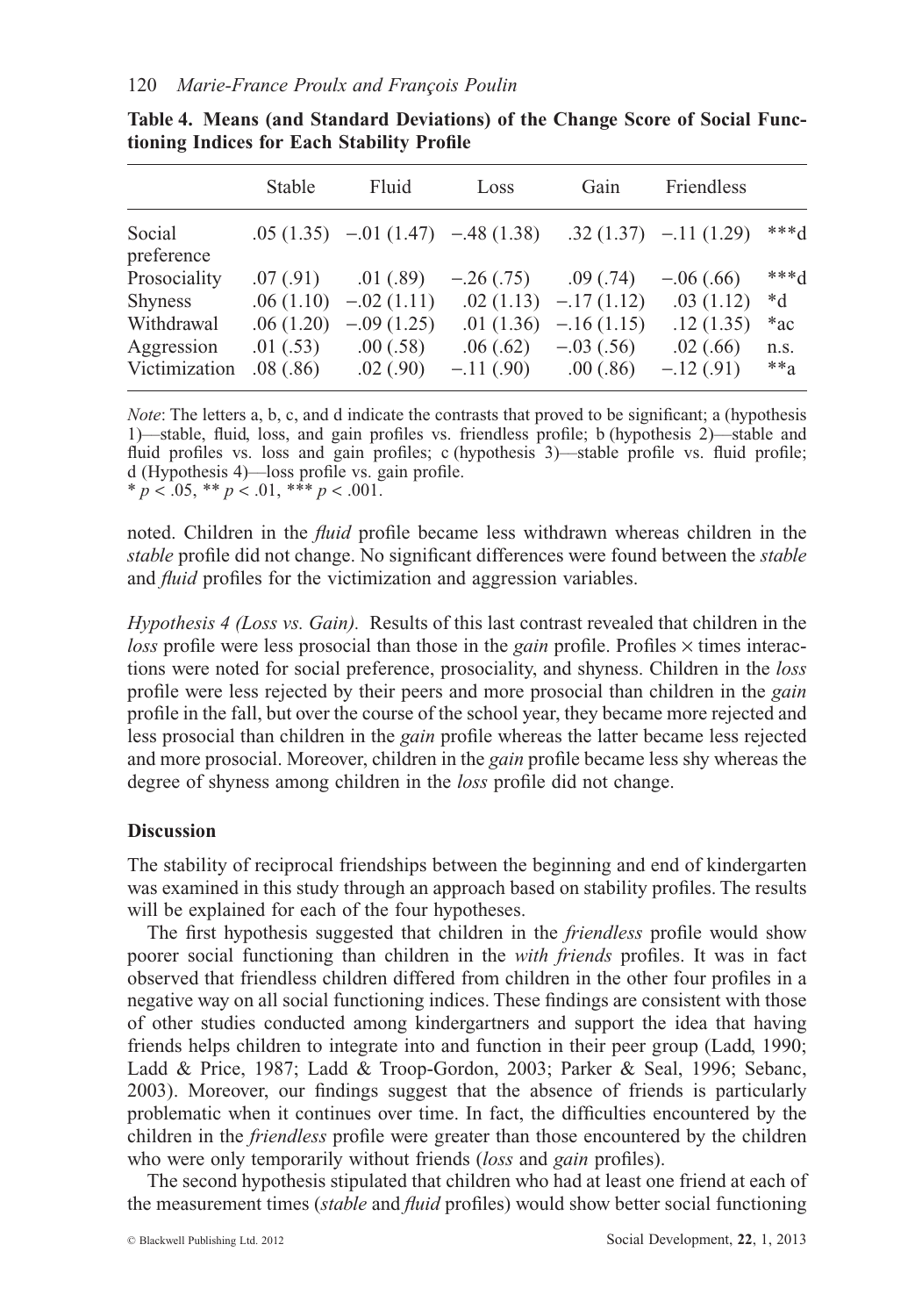than children who had one friend (or more) at only one time (*loss* and *gain* profiles). Results revealed that children in the first two profiles were more prosocial, more accepted by their peers, less shy, and less withdrawn than those in the other two profiles. It might be that children without friends at one of the measurement times had more difficulties maintaining and forming friendships because they were more shy and withdrawn. This would make them more liable to being deprived of opportunities to play and interact with friends and thus to practice and develop their social skills. Peers might perceive friendless children's withdrawal behaviors as an indication that they are not interested in others and react by further rejecting them. This may make it even more difficult for friendless children to maintain or form friendships (Gazelle & Ladd, 2003). Furthermore, other children are less interested in keeping company with rejected children, undoubtedly for fear of being rejected themselves (Buhs & Ladd, 2001).

The third hypothesis maintained that children in the *stable* profile would show better social functioning than children in the *fluid* profile. Results revealed that children who maintained at least one relationship with the same friend over the school year displayed more prosocial behaviors, were more accepted by their peers, and were less shy than those who changed friends over the course of the school year. It might be that children in the *stable* profile possess better social skills and a greater ability to resolve conflicts and to co-operate, which would allow them to have higher quality friendships and maintain them more easily over time. Moreover, the *stable* and *fluid* profiles did not differ on aggression and victimization. Thus, for children in the *fluid* profile, the fact that they were not able to keep the same friends and had to make new friends could be explained to a greater extent by a lack of social skills (i.e., they were less prosocial and more shy) rather than by their conflictual style of interacting with their peers (i.e., they were neither aggressors nor victims). Lastly, results revealed that the degree of social withdrawal among children in the *fluid* profile decreased significantly over the school year. This decrease can be explained in at least two ways: the loss of friends prompted them to be more socially active and to turn to other peers in order to form new friendships; they became less withdrawn because they were seeking friends with whom they had more affinities or similarities in behavior (Rubin et al., 2006), which has, moreover, been observed among older children in the *fluid* profile (Bowker et al., 2010).

In contrast with this study, no difference was observed between children in the *stable* and *fluid* profiles in the study conducted by Wojslawowicz et al. (2006) among older children. Thus, maintaining at least one relationship with the same friend over the school year appears to be more important for children in kindergarten. Kindergarten is a transition period that has many challenges in terms of social and school integration and during which children need to feel secure. Studies have demonstrated that highquality friendships provide more support and a feeling of security in addition to being more stable over time (Ladd et al., 1996), which proves to be an invaluable resource at the beginning of schooling (Ladd, 1990). Thus, a stable relationship with the same friend could meet the needs of young children to a greater extent and thus represent a particular and specific contribution in kindergarten. The importance of friendship stability appears to decrease over the following years when children are more accustomed to the school setting.

The fourth hypothesis maintained that the social functioning of children in the *loss* profile and the *gain* profile would evolve differently over the school year. Results revealed that children in the *loss* profile became more rejected and less prosocial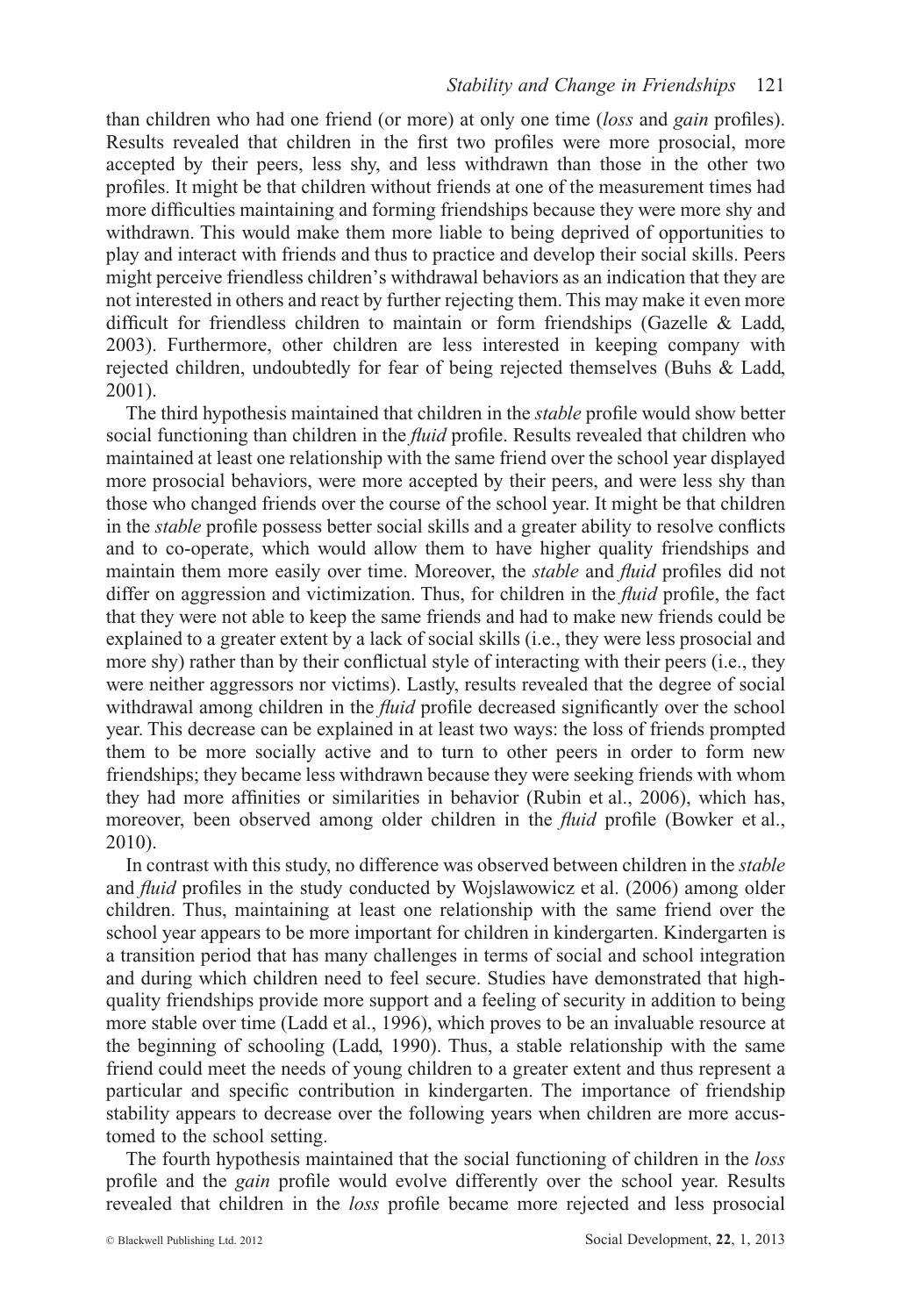whereas those in the *gain* profile became less rejected, more prosocial, and less shy. These findings illustrate both the negative correlates of losing friends without replacing them and the positive correlates of making new friends. Children who were already in the *loss* profile in the fall exhibited some aggression, were not very prosocial, and were rejected by their peers. It is possible that over the school year, the behavior of these children might have caused their friends to dislike them, causing their friendships to break up. Furthermore, the loss of friends would make them more prone to rejection as other children in the classroom would not be attracted to peers who were perceived negatively. This, in turn, could contribute to their difficulty in forming new friendships (Buhs & Ladd, 2001).

Children in the *gain* profile became more prosocial, less rejected, and less shy over the school year. Two processes can be at play here. First, it is likely that having formed new friendships, children in this profile gain self-confidence and become less shy, which leads them to express their prosociality with more confidence in the classroom context. Thus, friendship appears to play a reassuring role while providing a context for them to practice and develop their prosociality (Dunn, 2004; Hartup & Stevens, 1997; Howes, 1983; Ladd, 1990). Second, studies have demonstrated that shy children can have just as many friends as other children, but they take longer to form these friendships (Ladd & Burgess, 1999; Rubin et al., 2006). Thus, by getting to know their classroom peers, children in the *gain* profile become less shy and their enhanced prosocial behaviors appear to reflect their efforts to form friendship bonds (Barry & Wentzel, 2006).

## *Gender Differences*

All the analyses conducted in this study included the children's gender. The proportion of boys and girls in each profile was found to be the same. However, the findings regarding victimization suggested that boys seem to be more vulnerable to the absence of friends (*friendless*, *loss*, and *gain* profiles) and to be more protected by the stability of their friendships compared with girls.

# *Limitations and Strengths of the Study*

A first limitation is that all the study variables were measured by a single unvarying procedure. Thus, some of the reported effects could be partly attributed to a problem of shared variance due to the use of the same methodological procedure. However, the use of a nomination procedure that applies the reciprocity criterion has been clearly recognized as the most valid method for identifying friendships (Furman, 1996; Hardy et al., 2002; Ladd et al., 1996; Rubin et al., 1998; Vaughn et al., 2001). Moreover, the procedure based on peer nominations is a highly reliable method for assessing an individual's behavior and status among peers as it represents the perspective of several observers with mutual interpersonal relations (Brendgen, Vitaro, Bukowski, Doyle, & Markiewicz, 2001; Vaughn et al.). In addition, the temporal stability, construct validity, and concomitant validity of this procedure used with kindergarten children have been demonstrated (Vitaro et al., 1988). A second limitation relates to the small effect size of some of the results obtained, which indicates that the share of variance explained by the stability profiles is small and other variables can contribute to explaining the individual differences in social functioning. A more wide-ranging study of children's social functioning, including further direct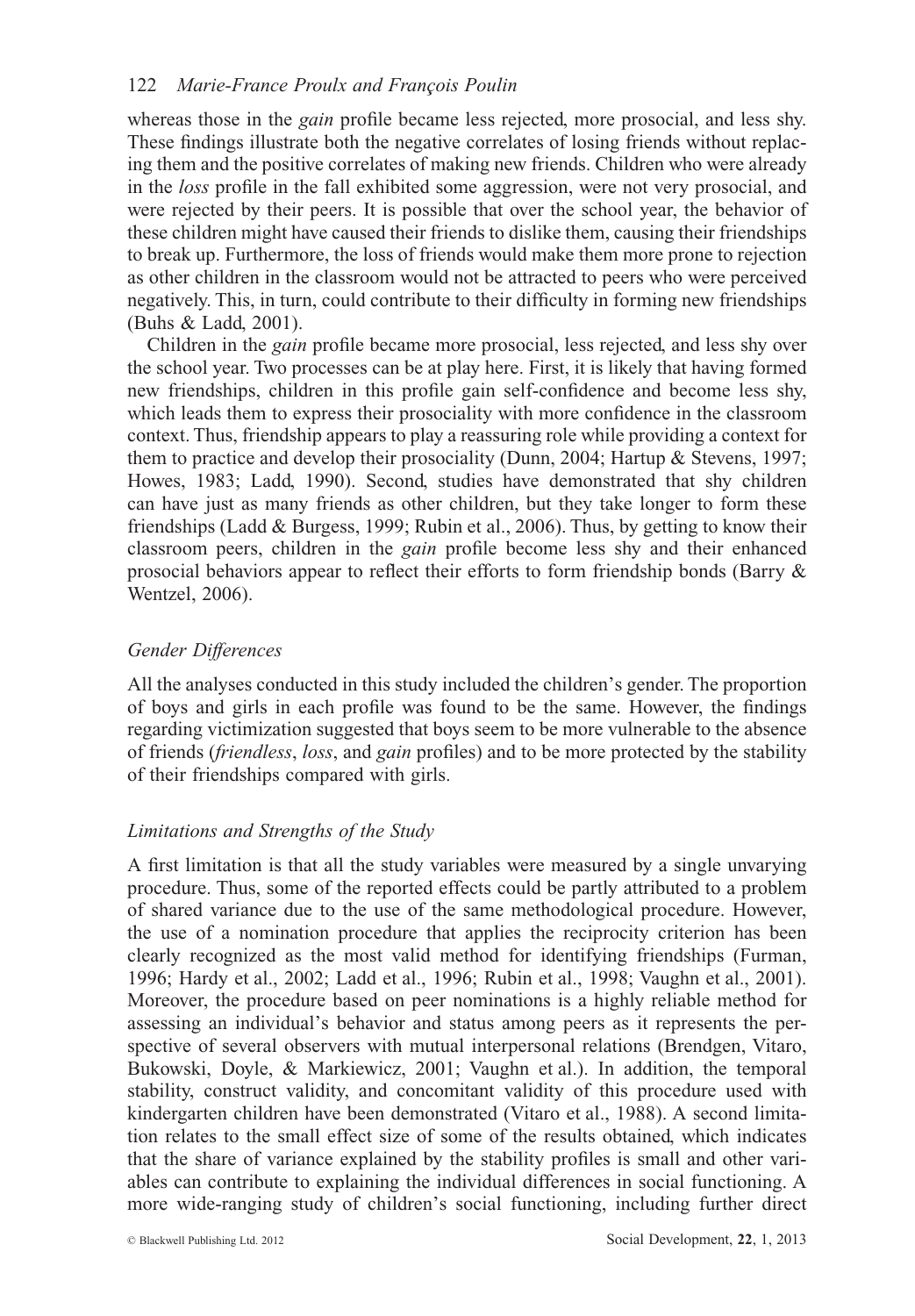systematic observation as well as indirect measures (teacher and family reports), might reveal stronger effects of the presented friendship profiles. Such a multimethod and multi-informant approach will certainly provide more information about 'how' the profiles differ and 'why' they differ.

This study stands out because of its sample size, which made it possible to use very strict criteria for identifying mutual friendships. In fact, some criteria (i.e., classroom with higher than 75 percent participation rate, presence of children's photos, presence of the child and his or her friends at both measurement times) were used to maximize the chances that the children's best friends participated in the sociometric assessment at both times. Indeed, if these criteria were not controlled for, the distribution of children in the stability profiles would have been affected, and it is possible that the number of children in the *fluid*, *friendless*, *loss*, and *gain* profiles would have been overestimated. Moreover, the presence/absence of children when the sociometric nomination assessment was administered appears to be linked with how their social functioning was perceived by their peers.

In this study, the differences observed between the five profiles of friendship stability in terms of social functioning contributed to supporting the merit of this profilebased approach. These results also give rise to several new questions. For instance, the possibility of a causal influence of social functioning on friendship stability should also be examined. For example, if children are victimized or rejected by their peers, does this cost them certain friendships? Also, other social functioning dimensions should be correlated with these stability profiles, in particular the feeling of loneliness, depressive feelings, and academic involvement. Future studies should also examine the *characteristics* of friends among children in the different profiles. A friendship is, by definition, a mutual relationship between two persons; thus, in examining stability profiles, the influence of the characteristics of either friend should be considered. For instance, in the present study, we found that friends in the *stable* profile were more likely to be of the same gender compared with the other profiles. Chan and Poulin (2007) also found that cross-gender friendships were less stable among older children. In addition, it is important to pursue research on the *quality* of friendships (Ladd et al., 1996; Sebanc, 2003) and link them up with the friendship stability profiles. In particular, it is important to determine whether the friendships in different profiles vary according to the quality of positive dimensions (e.g., support, intimacy, validation) and negative dimensions (e.g., conflict, exclusivity, dominance).

#### **References**

- Barbu, S. (2003). Stability and flexibility in preschoolers' social networks: A dynamic analysis of socially directed behavior allocation. *Journal of Comparative Psychology*, *117*, 429– 439.
- Barry, C. M., & Wentzel, K. R. (2006). Friend influence on prosocial behaviour: The role of motivational factors and friendship characteristics. *Developmental Psychology*, *42*, 153–163.
- Berndt, T. J., & Hoyle, S. G. (1985). Stability and change in childhood and adolescent friendships. *Developmental Psychology*, *21*, 1007–1015.
- Bowker, J., Fredstrom, K., Rubin, K., Rose-Krasnor, L., Booth-LaForce, C., & Laursen, B. (2010). Distinguishing children who form new best-friendships from those who do not. *Journal of Social and Personal Relationships*, *27*, 707–725.
- Brendgen, M., Vitaro, F., Bukowski, W. M., Doyle, A., & Markiewicz, D. (2001). Developmental profiles of peer social preference over the course of elementary school: Associations with trajectories of externalizing and internalizing behavior. *Developmental Psychology*, *37*, 308– 319.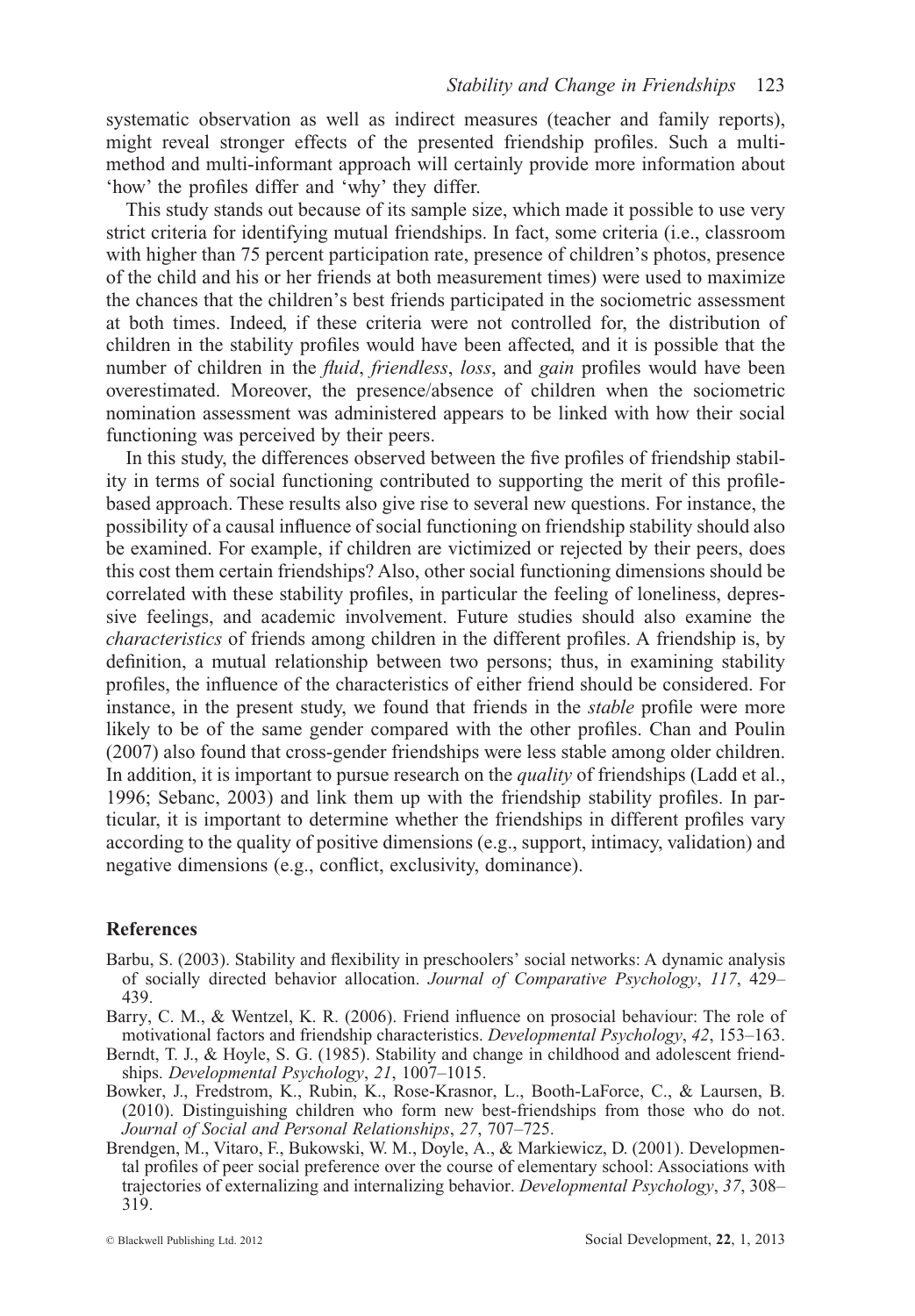- Buhrmester, D., & Furman, W. (1986). The changing functions of friends in childhood: A neo-Sullivanian perspective. In V. J. Derleger, & B. A. Winstead (Eds.), *Friendship and social interaction* (pp. 41–62). New York: Springer Verlag.
- Buhs, E. S., & Ladd, G. W. (2001). Peer rejection in kindergarten as an antecedent of young children's school adjustment: An examination of mediating processes. *Developmental Psychology*, *37*, 550–560.
- Chan, A., & Poulin, F. (2007). Monthly changes in the composition of friendship networks in early adolescence. *Merrill-Palmer Quarterly*, *53*, 578–602.
- Clark, K. E., & Ladd, G. W. (2000). Connectedness and autonomy support in parent–child relationships: Links to children's socioemotional orientation and peer relationships. *Developmental Psychology*, *36*, 485–498.
- Coie, J. D., Dodge, K. A., & Coppotelli, H. (1982). Dimensions and types of social status: A cross-age perspective. *Developmental Psychology*, *18*, 557–570.
- Dunn, J. (2004). *Children's friendships: The beginnings of intimacy*. Oxford: Blackwell.
- Farver, J. M., & Branstetter, W. H. (1994). Preschoolers' prosocial responses to their peers' distress. *Developmental Psychology*, *30*, 334–341.
- Furman W. (1996). The measurement of friendship perceptions: Conceptual and methodological issues. In W. M. Bukowski, A. F. Newcomb, & W. W. Hartup (Eds.), *The company they keep: Friendships in childhood and adolescence* (pp. 41–65). Cambridge: Cambridge University Press.
- Gazelle, H., & Ladd, G. W. (2003). Anxious solitude and peer exclusion: A diathesis-stress model of internalizing trajectories in childhood. *Child Development*, *74*, 257–278.
- Gershman, E. S., Hayes, D. S. (1983). Differential stability of reciprocal friendships and unilateral relationships among preschool children. *Merrill-Palmer Quarterly*, *29*, 169–177.
- Hardy, C. L., Bukowski, W. M., & Sippola, L. K. (2002). Stability and change in peer relationships during the transition to middle-level school. *Journal of Early Adolescence*, *22*, 117– 142.
- Hartup, W. W. (1996). The company they keep: Friendships ad their developmental significance. *Child Development*, *67*, 1–13.
- Hartup, W. W., & Stevens, N. (1997). Friendships and adaptation in the life course. *Psychological Bulletin*, *12*, 355–370.
- Howes, C. (1983). Patterns of friendship. *Child Development*, *54*, 1041–1053.
- Ladd, G. W. (1990). Having friends, keeping friends, making friends, and being liked by peers in the classroom: Predictors of children's early school adjustment? *Child Development*, *61*, 1081–1100.
- Ladd, G. W., Birch, S. H., & Buhs, E. S. (1999). Children's social and scholastic lives in kindergarten: Related spheres of influence? *Child Development*, *70*, 1373–1400.
- Ladd, G. W., & Burgess, K. B. (1999). Charting the relationship trajectories of aggressive, withdrawn, and aggressive/withdrawn children during early grade school. *Child Development*, *70*, 910–929.
- Ladd, G. W., & Burgess, K. B. (2001). Do relational risks and protective factors moderate linkages between childhood aggression and early psychological and school adjustment? *Child Development*, *72*, 1579–1601.
- Ladd, G. W., Kochenderfer, B. J., & Coleman, C. C. (1996). Friendship quality as a predictor of young children's early school adjustment. *Child Development*, *67*, 1103–1118.
- Ladd, G. W., & Price, J. M. (1987). Predicting children's social and school adjustment following the transition from preschool to kindergarten. *Child Development*, *58*, 1168–1189.
- Ladd, G. W., & Troop-Gordon, W. (2003). The role of chronic peer difficulties in the development of children's psychological adjustment problems. *Child Development*, *74*, 1344–1367.
- Lafreniere, P., & Charlesworth, W. R. (1983). Dominance, attention, and affiliation in a preschool group: A nine-month longitudinal study. *Ethology and Sociobiology*, *4*, 55–67.
- Lamarche, V., Brendgen, M., Boivin, M., Vitaro, F., Pérusse, D., & Dionne, G. (2006). Do friendships and sibling relationships provide protection against peer victimization in a similar way? *Social Development*, *15*, 373–393.
- Lindsey, E. W. (2002). Preschool children's friendships and peer acceptance: Links to social competence. *Child Study Journal*, *32*, 145–155.
- Newcomb, A. F., & Bagwell, C. L. (1995). Children's friendship relations: A meta-analytic review. *Psychological Bulletin*, *117*, 306–347.